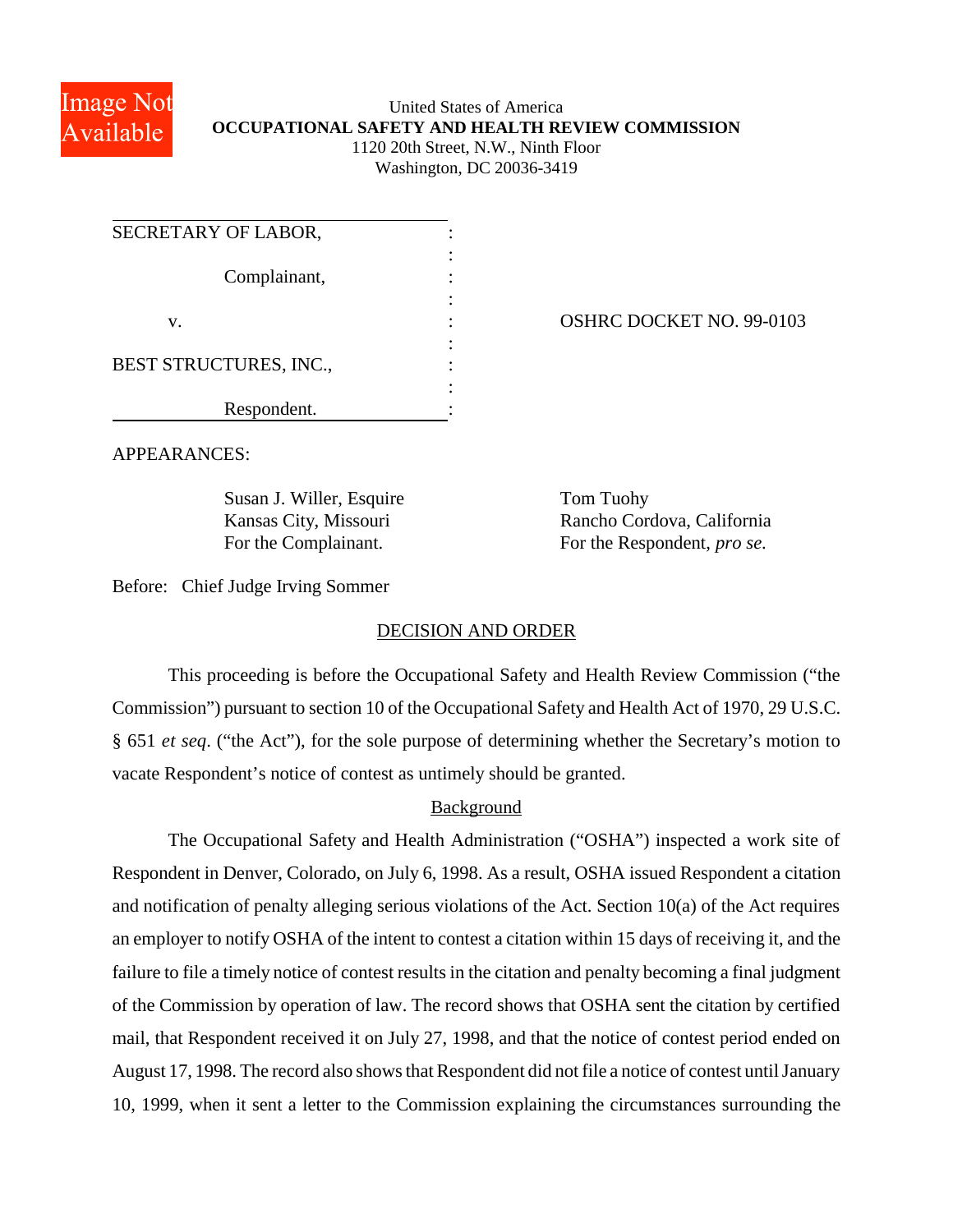alleged violations and requesting that the penalties be "removed."1 The Secretary filed her motion to vacate Respondent's notice of contest as untimely on March 9, 1999.

## Discussion

The record clearly shows Respondent did not file its notice of contest until well after the 15 day contest period had ended. An otherwise untimely notice of contest may be accepted where the Secretary's deception or failure to follow proper procedures caused the delay in filing. An employer is also entitled to relief if it shows the Commission's final order was entered as a result of "mistake, inadvertence, surprise, or excusable neglect" or "any other reason justifying relief," including mitigating circumstances such as absence, illness or a disability which would prevent a party from protecting its interests. *See* Fed. R. Civ. P. 60(b); *Branciforte Builders, Inc.*, 9 BNA OSHC 2113 (No. 80-1920, 1981). There is no evidence and no contention that the Secretary was deceptive or failed to follow proper procedures in this matter. Rather, Respondent's letter states as follows:

To be quite honest I have been so busy trying to keep my doors open and have not had anyone to assist me in filing a response. Having just recently employed an office manager I was able to free some time to respond and to further investigate the circumstances surrounding these violations.

In view of this statement, Respondent's letter is construed to be a request for relief pursuant to Rule 60(b) on the basis of excusable neglect. However, Respondent's request for relief in this matter must be denied. The citation issued to Respondent, and the cover letter accompanying it, explain the 15-day contest period. The cover letter states, in the first paragraph on page 1, that:

You must abate the violations referred to in this Citation by the dates listed and pay the penalties proposed, unless within 15 working days ... from your receipt of this Citation and Notification of Penalty you mail a notice of contest to the U.S. Department of Labor Area Office at the address shown above. Please refer to the enclosed booklet (OSHA 3000) which outlines your rights and responsibilities and which should be read in conjunction with this form.

The cover letter also states, on page 2, the following:

**Right to Contest** - You have the right to contest this Citation and Notification of Penalty. You may contest all citation items or only individual items. You may also

<sup>&</sup>lt;sup>1</sup>On August 24, 1994, Respondent's president called OSHA and stated that he wanted to file a notice of contest. In a letter issued that same day, OSHA advised the company it would need to file its notice of contest directly with the Commission because the contest period had already expired.